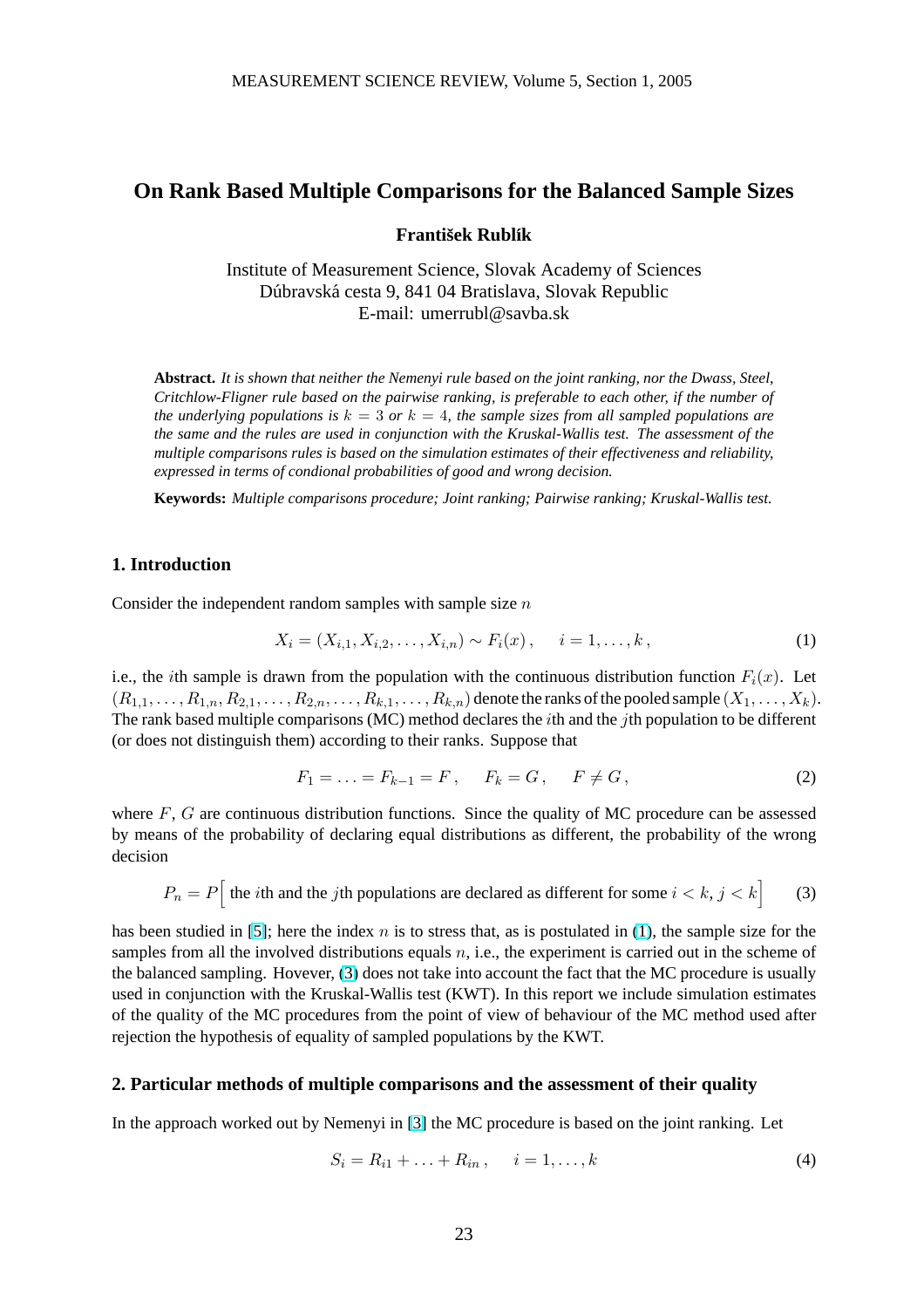<span id="page-1-0"></span>denote the sum of ranks belonging to the ith sample. The Nemenyi procedure declares as different the ith and the *i*th distribution if s

$$
|S_i - S_j| > nq_k^{\alpha} \sqrt{\frac{k(kn+1)}{12}},
$$
\n(5)

where  $q_k^{\alpha}$  denotes the upper  $\alpha$  critical point of the maximum modulus of k independent standardnormal variables, i.e.,  $\overline{a}$  $\overline{a}$ ´

$$
P\Big(\max_{1\leq i,j\leq k}|y_i-y_j|>q_k^{(\alpha)}\Big|\mathcal{L}(y)=N_k(\mathbf{0},\mathbf{I}_k)\Big)=\alpha.
$$

Thus under the assumption (2), if (5) holds for some  $i \neq j$  which are smaller than k, then this procedure falsely declares the *i*th and the *j*th distribution to be different. The limiting probability

$$
\alpha(F, G) = \lim_{n \to \infty} P_n \tag{6}
$$

of this error is in this case

$$
\alpha(F, G) = \lim_{n \to \infty} P \Big[ \max_{i, j \le k-1} |S_i - S_j| > n q_k^{\alpha} \sqrt{\frac{k(kn+1)}{12}} \Big],
$$
\n(7)

the distribution function  $G$  is included into this notation because it influences the distribution of the ranks of the pooled sample. According to table 3.1 of [5] the maximum values  $M(\alpha)$  of  $\alpha(F, G)$ , where F, G range over the set of all continuous functions, are for  $\alpha = 0.05$  and  $\alpha = 0.1$  as follows.

| M(0.05) | $\pm 0.0512 +$ |  | $\vert 0.0643 \vert 0.0682 \vert 0.0690 \vert$ | $\vert 0.0688 \vert$ | $\perp 0.0682 \perp$  | 0.0674 | $\pm 0.0667$ | (8) |
|---------|----------------|--|------------------------------------------------|----------------------|-----------------------|--------|--------------|-----|
| M(0.1)  | 0.0877         |  | $\vert 0.1123 \vert 0.1208 \vert 0.1240 \vert$ | $\vert 0.1250 \vert$ | $\vert$ 0.1250 0.1245 |        |              |     |

The Nemenyi procedure is used in the scheme

$$
F_i(x) \equiv F(x - \mu_i), \quad i = 1, \dots, k \tag{9}
$$

where  $\mu_1, \ldots, \mu_k$  are real numbers. In this case the supremum of (6)

$$
\alpha(F) = \sup \{ \alpha(F, G); \ G(x) \equiv F(x - c), \ c \text{ is a real number} \}.
$$

According to Theorem 6.1 and the argument on p. 83 of [5], if F possesses a density f with respect to the Lebesque measure and  $\log(f)$  is concave, then  $\alpha(F) \leq \alpha$ .

The left-hand side of the inequality (5) depends also on the values of the samples  $X_t$ ,  $t \notin \{i, j\}$ , so that the comparison of the *i*th and the *j*th population is affected by the observations from the remaining populations. This property does not have the approach ba[sed](#page-3-0) on the pairwise ranking.

Let  $i \neq j$  and  $R_1^{(i,j)}$  $\{a_1^{(i,j)},\ldots,R_{n_j}^{(i,j)}$  denote the ranks of  $X_{j,1},\ldots,X_{j,n}$  in the sample  $(X_{i,1},\ldots,X_{i,n},X_{j,1},\ldots)$  $\dots, X_{j,n}$  pooled from  $X_i, X_j$ . Compute

$$
S_{i,j} = \sum_{b=1}^{n} R_b^{(i,j)}, \qquad S_{i,j}^* = \frac{S_{i,j} - \frac{n(2n+1)}{2}}{\sqrt{\frac{n^2(2n+1)}{24}}}.
$$
 (10)

Let  $1 \le i < j \le k$ . The DSCF (Dwass, Steel, Critchlow-Fligner) rule is

$$
\ declare \tFi \neq Fj \tif |Si,j*| > qk\alpha.
$$
\n(11)

We remark that here the condition  $i < j$  is imposed only to achieve smaler computational complexity, because  $|S_{i,j}^*| = |S_{j,i}^*|$ . In difference from the Nemenyi method in this pairwise setting the comparison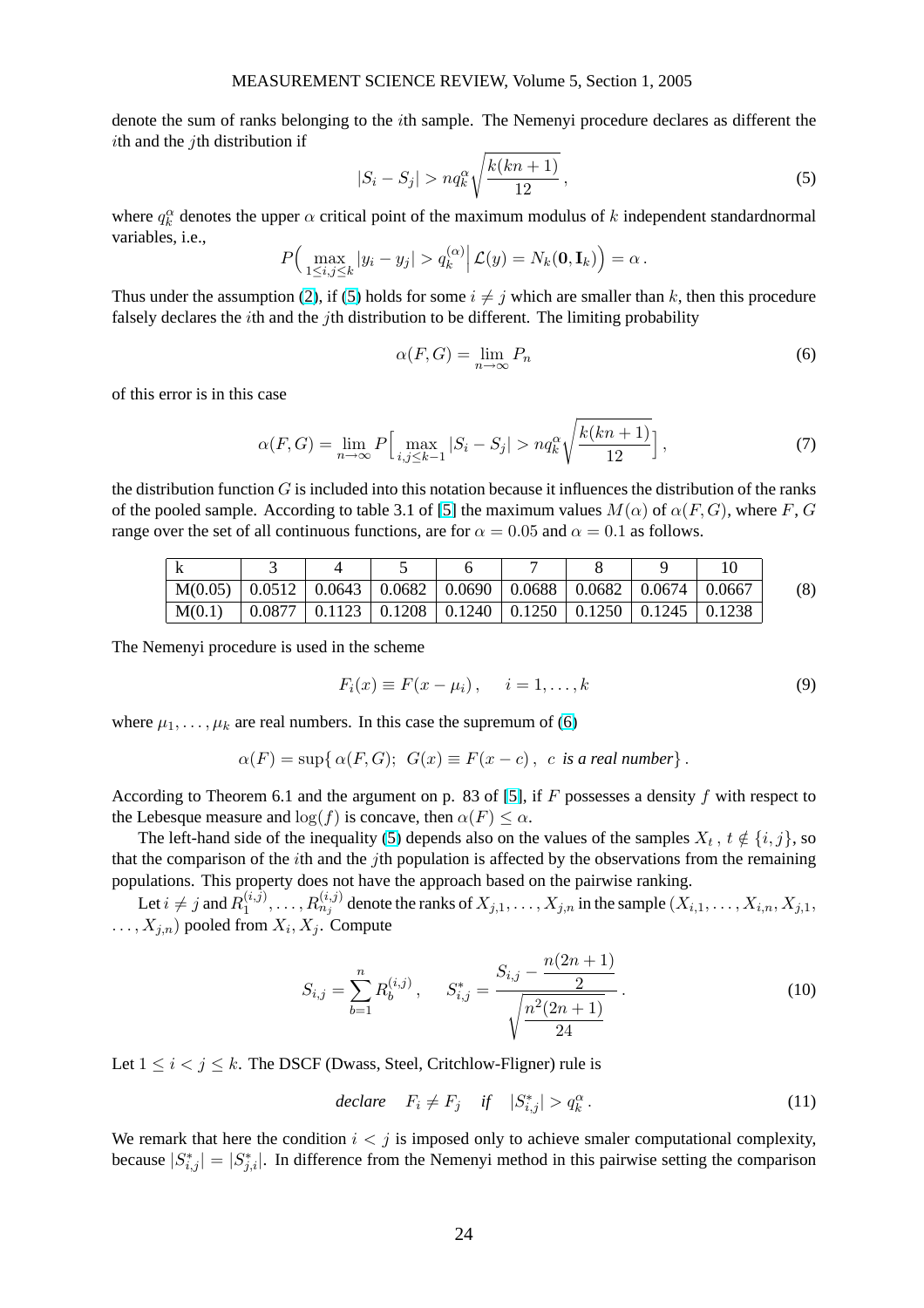<span id="page-2-0"></span>of the ith and the jth population is not affected by the observation from the remaining populations. Moreover, in the setting (2) and (9) the limit of the probability  $P_n$  in (3) as  $n \to \infty$  does not exceed  $\alpha$ . For these reasons the rule (11) is included into the monograph [2] in contradistinction to [1], where only the classical rule (5) is used.

As can be seen from (8), the size of exceeding the nominal  $\alpha$  is from the limiting point of view acceptable and the natur[al](#page-0-0) quest[ion](#page-1-0) is what will be the effect of thi[s d](#page-0-0)iscordance in the finite sample case. The concordance of [\(7\)](#page-1-0) with  $\alpha$  is mainly of aesthetic v[alu](#page-3-0)e, because the MC me[tho](#page-3-0)d is used in conjunction with [the](#page-1-0) KWT [in](#page-1-0) such a way that the MC rule is applied only when the KWT rejects the null hypothesis (cf. (1))

$$
F_1 = \ldots = F_k. \tag{12}
$$

The rationale for this is the [opi](#page-1-0)nion that the violation of (12) is caused by those populations for which the quantities (4) di[ffe](#page-0-0)r in some significant way. However, what matters from the statistical point of view, is the effect of such a procedure. Since the MC method is used in conjunction with KWT, in accordance with the approach proposed in [4] we shall assess the performance of the MC method by the conditional probability of the good and the wrong decision as follows.

Label [A](#page-0-0) the random event that the KWT rejects (12). Let *gd* be the conditional probability that the particular multiple comparisons method makes good decision in the sense that it declares at least one pair of different populations as bei[ng](#page-3-0) different, the conditioning is made with respect to  $A$  and everything (including the KWT) is carried out at  $\alpha = 0.05$ . Thus

$$
gd = P(\text{method correctly detects at least one pair of different populations} | A)
$$
 (13)

and the detection of different pairs is carried out with the particular method at  $\alpha = 0.05$ . Similarly, the symbol *wd* denotes the conditional probability of the wrong decision, i.e.,

 $wd = P$ (*method wrongly declares at least one pair of identical populations as different* | A ) (14)

and the detection of different pairs is carried out with the particular method at  $\alpha = 0.05$ .

#### **3. Some simulation results**

The effect of the rule (5), which will be referred to as NR (Nemenyi rule) and the effect of the DSCF rule (11) were investigated by means of simulation estimates of  $gd$  and  $wd$ , obtained in each case from  $N = 20000$  trials, *n* is the sample size defined in (1),  $\mu_i$  the location parameter of the *j*th population and  $\sigma_j = \sigma$  (for normal and and Cauchy populations) is the scale parameter of the *j*th population (i.e., all  $k$  sampled populati[on](#page-1-0)s have the same scale parameter). The boldface typed numbers indicate better perf[orma](#page-1-0)nce, i.e., the greater value of the probabili[ty](#page-0-0) *gd* of the good decision and the smaller value of the probability *wd* of the wrong decision.

|        | Normal distribution, $\mu_1 = 1$ , $\mu_2 = 1$ , $\mu_3 = 1.25$ , $\sigma = 1$ |             |                |             |                |             |           |             |  |  |  |
|--------|--------------------------------------------------------------------------------|-------------|----------------|-------------|----------------|-------------|-----------|-------------|--|--|--|
| n      |                                                                                | 10          | 20             |             |                | 30          | 50        |             |  |  |  |
| P(A)   |                                                                                | 0.074       |                | 0.108       |                | 0.144       | 0.216     |             |  |  |  |
| Method | <b>NR</b>                                                                      | <b>DSCF</b> | <b>NR</b>      | <b>DSCF</b> | <b>NR</b>      | <b>DSCF</b> | <b>NR</b> | <b>DSCF</b> |  |  |  |
| gd     | 0.744                                                                          | 0.719       | 0.823          | 0.788       | 0.847<br>0.831 |             | 0.905     | 0.897       |  |  |  |
| wd     | 0.190                                                                          | 0.203       | 0.153<br>0.155 |             | 0.118          | 0.120       | 0.081     | 0.082       |  |  |  |
|        |                                                                                |             |                |             |                |             |           |             |  |  |  |
|        | Cauchy distribution, $\mu_1 = 1, \mu_2 = 1, \mu_3 = 1.8, \sigma = 1$           |             |                |             |                |             |           |             |  |  |  |
|        |                                                                                |             |                |             |                |             |           |             |  |  |  |
| n      |                                                                                | 10          |                | 20          |                | 30          |           | 50          |  |  |  |
| P(A)   |                                                                                | 0.137       |                | 0.248       |                | 0.372       |           | 0.570       |  |  |  |
| Method | <b>NR</b>                                                                      | <b>DSCF</b> | <b>NR</b>      | <b>DSCF</b> | <b>NR</b>      | <b>DSCF</b> | <b>NR</b> | <b>DSCF</b> |  |  |  |
| gd     | 0.850                                                                          | 0.815       | 0.910          | 0.878       | 0.935          | 0.911       | 0.957     | 0.948       |  |  |  |

First we present some results concerning  $k = 3$  populations.